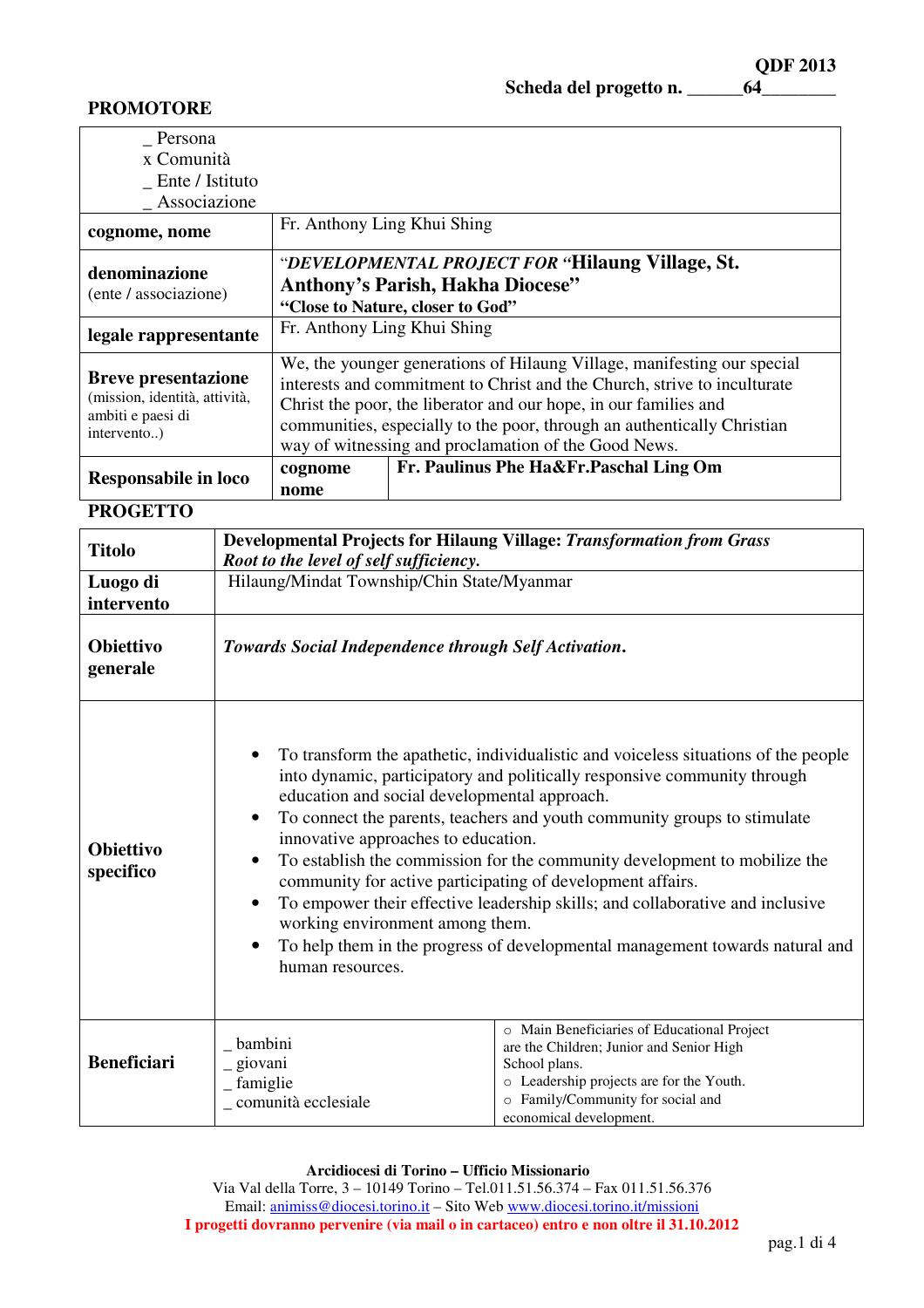|                                |                                                                                                                                                                                                                                                                                      | DUNUA UU PIVEUW II.                                                                                                                                                                                                                                                                                                                                                                                                                                                                      |
|--------------------------------|--------------------------------------------------------------------------------------------------------------------------------------------------------------------------------------------------------------------------------------------------------------------------------------|------------------------------------------------------------------------------------------------------------------------------------------------------------------------------------------------------------------------------------------------------------------------------------------------------------------------------------------------------------------------------------------------------------------------------------------------------------------------------------------|
| Ambito di<br><b>Intervento</b> | Pastorale<br>Formazione<br>scolastica<br>$-$ professionale<br>umana, sociale<br>$\mathbf{L}$ leadership<br>Istruzione/Alfabetizzazione<br>$\overline{\phantom{a}}$ Agricolo<br>$\sum$ Socio/Sanitario (preventivo, curativo)<br>Alimentare<br>Abitativo<br>Giustizia e Pace<br>Altro | Classes for Basic Catechism for Children,<br>youth and Adult.<br>Trainings for leadership skill and<br>community development.<br>Privatization of the School for effective<br>programs of Education system, (since there<br>is hope for establishment of individual<br>setters for Schools and business in leu of<br>political change).<br>Health Care center (we have already trained<br>nurses as human resources.<br>Feeding programs in the School for<br>Nutrition of the Children. |
| Contesto di<br>intervento      | chiesa locale)                                                                                                                                                                                                                                                                       | Breve descrizione del luogo nel quale si intende realizzare l'attività (aspetti sociali, economici,                                                                                                                                                                                                                                                                                                                                                                                      |
|                                |                                                                                                                                                                                                                                                                                      |                                                                                                                                                                                                                                                                                                                                                                                                                                                                                          |

#### **Scheda del progetto n.\_\_\_\_\_\_\_\_**

## **General Background**

The village, called **HILAUNG** is situated near by *Mindat - Matupi* high way and it is about 25 miles away from Mindat Township, Chin state, Myanmar. Hilaung is one of the mountainous villages occupied by about 400 to 500 populations approximately more than 200 families. It is not progressive socially and economically due to poor means of transprotations, education, political system and communicational access. They are naturally poor farmers. The living standard is so simple and they share things in common which eventually make so easy to organize communal dimension when the Catholicism was first introduced among them. Since they all are Catholics, there are certain limitations in terms of religious freedom.

### **Current Condition:**

Since 2003, the villagers are still in the stage of recovering from miserable lives conditions and everything became disaster due to forcibly **displaced by the Dictatorial regime.** All the villagers had been relocated without any resettlement program. It is truly pathetic life for them with nothing to claim as their own. They are like sheep without shepherds. They have no one to look up and rely upon. They simply suffer their daily struggles with the only hope that God will not abandon them. Through the graceful hands of the Lord, the village becomes a Parish centre since 2009 with permanent Parish Priest who is taking care of their spiritual concern.

#### **Education and health of the Students**

The educational setting of the children is also affected due to lack of classrooms and on the other hand, the assigned government teachers are lopsided. Things have changed a lot within the years and they have survived amidst such disastrous circumstances imposed to them by our very own dictatorial administration. Although the political and social changes are on the process in the country, the lives of the people especially in the mountainous places remain like primitive. Still the children remain as the victims of such political progress unable to go to state school.

When they get sick, they have no way to get cured due to lack of medicine. Sometimes they have nothing to eat and drink. Though the new government is coming out (as people from all over the world knows it well), there remain narrow hope for the future. However they never down to despair and still strive to see the brighter side of the future.

| Durata progetto | $305$ anni | Data inizio progetto | September, 15, |
|-----------------|------------|----------------------|----------------|
|                 |            |                      | 2012           |

|        | Partecipazione   Breve descrizione coinvolgimento popolazione locale, ruolo della Chiesa locale e collaborazione |
|--------|------------------------------------------------------------------------------------------------------------------|
| locale | con altri enti ed associazioni operanti nella zona di intervento.                                                |

**Arcidiocesi di Torino – Ufficio Missionario** 

Via Val della Torre, 3 – 10149 Torino – Tel.011.51.56.374 – Fax 011.51.56.376 Email: animiss@diocesi.torino.it – Sito Web www.diocesi.torino.it/missioni **I progetti dovranno pervenire (via mail o in cartaceo) entro e non oltre il 31.10.2012**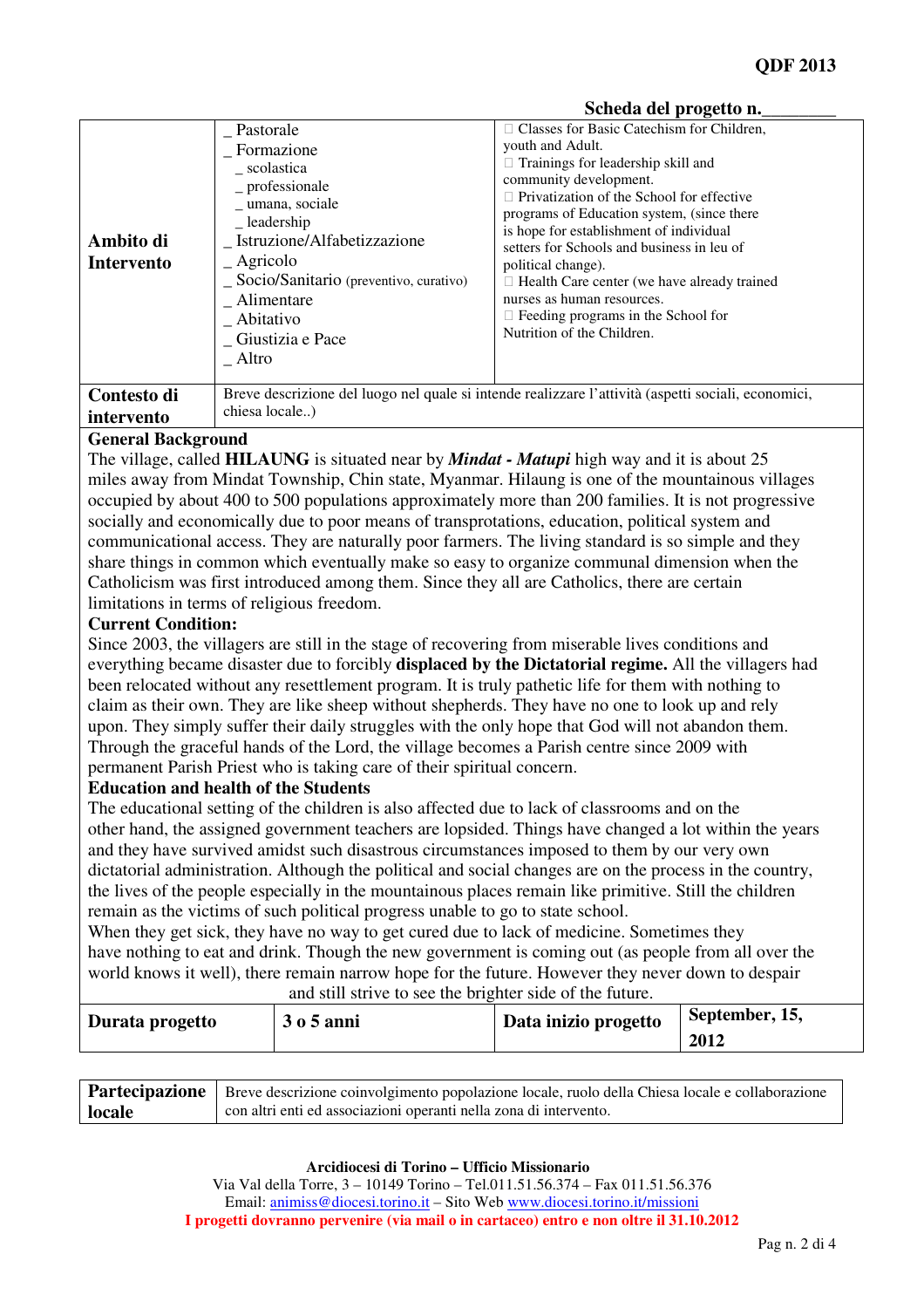| 1. Education                                                                     |                                                                                                                                                                  |  |  |
|----------------------------------------------------------------------------------|------------------------------------------------------------------------------------------------------------------------------------------------------------------|--|--|
| The local people have already constructed the buildings for class rooms, library |                                                                                                                                                                  |  |  |
| and other offices.                                                               |                                                                                                                                                                  |  |  |
|                                                                                  | Locally trained volunteered teachers                                                                                                                             |  |  |
| 2. Energy Power                                                                  |                                                                                                                                                                  |  |  |
|                                                                                  | The local people have already made water canal and tanks for water conservation                                                                                  |  |  |
| and restoration.                                                                 |                                                                                                                                                                  |  |  |
| 3. Environment/plantation                                                        |                                                                                                                                                                  |  |  |
|                                                                                  | The local people have already availed about 10 to 20 hectors of land area for                                                                                    |  |  |
|                                                                                  | plantations of rice and seasoning vegetables.                                                                                                                    |  |  |
|                                                                                  | They have already prepared seedlings of coffee.                                                                                                                  |  |  |
|                                                                                  | Sintesi Progetto con breve descrizione attività                                                                                                                  |  |  |
| 1. Education                                                                     |                                                                                                                                                                  |  |  |
|                                                                                  | <b>Boarding house/s for the students</b>                                                                                                                         |  |  |
| <b>Study center/library</b>                                                      |                                                                                                                                                                  |  |  |
|                                                                                  | 2. Community Development (social awareness)                                                                                                                      |  |  |
|                                                                                  | Seminar workshop/s on Ecological/Environmental awareness (eyeopening)                                                                                            |  |  |
|                                                                                  | Exposures in rural/urban areas.                                                                                                                                  |  |  |
| <b>Tree Plantation</b>                                                           |                                                                                                                                                                  |  |  |
| 3. Training on Management                                                        |                                                                                                                                                                  |  |  |
|                                                                                  | Seminar/workshop on Leadership                                                                                                                                   |  |  |
| <b>Teaching in the School</b>                                                    |                                                                                                                                                                  |  |  |
|                                                                                  | <b>Exposure to Social Engagements</b>                                                                                                                            |  |  |
| <b>A. Operational Approach:</b>                                                  |                                                                                                                                                                  |  |  |
| 1. Education;                                                                    |                                                                                                                                                                  |  |  |
| Construction for,                                                                |                                                                                                                                                                  |  |  |
| a) Learning Centre                                                               |                                                                                                                                                                  |  |  |
| b) library                                                                       |                                                                                                                                                                  |  |  |
| c) Computer component                                                            |                                                                                                                                                                  |  |  |
| 2. Tree Plantation:                                                              |                                                                                                                                                                  |  |  |
| a) Seed Plants/seedlings                                                         |                                                                                                                                                                  |  |  |
| b) Fertilization                                                                 |                                                                                                                                                                  |  |  |
| <b>B. Required Facilities:</b>                                                   |                                                                                                                                                                  |  |  |
| 1. Water Supplies                                                                |                                                                                                                                                                  |  |  |
|                                                                                  | Water tanks for water conservation                                                                                                                               |  |  |
| Pipes/pipeline                                                                   |                                                                                                                                                                  |  |  |
| 2. Electric Power Supplies                                                       |                                                                                                                                                                  |  |  |
| <b>Solar Blades with Batteries</b>                                               |                                                                                                                                                                  |  |  |
| <b>Electric Wires</b>                                                            |                                                                                                                                                                  |  |  |
| <b>Florescence Bulbs</b>                                                         |                                                                                                                                                                  |  |  |
| <b>Power Conservation</b>                                                        |                                                                                                                                                                  |  |  |
| Mi-ni hydro Power production                                                     |                                                                                                                                                                  |  |  |
| Sostenibilità                                                                    |                                                                                                                                                                  |  |  |
| del progetto                                                                     | Breve descrizione di come sono assicurate continuità ed autosufficienza al termine del progetto.<br>Punti di forza e debolezze. Opportunità per la collettività. |  |  |
|                                                                                  |                                                                                                                                                                  |  |  |

Education project would enhance leadership for the future autonomy of the project since this would produce trained and informed personel who would eventually carry the responsibilities of the project.

**Arcidiocesi di Torino – Ufficio Missionario** 

Via Val della Torre, 3 – 10149 Torino – Tel.011.51.56.374 – Fax 011.51.56.376 Email: animiss@diocesi.torino.it – Sito Web www.diocesi.torino.it/missioni **I progetti dovranno pervenire (via mail o in cartaceo) entro e non oltre il 31.10.2012**